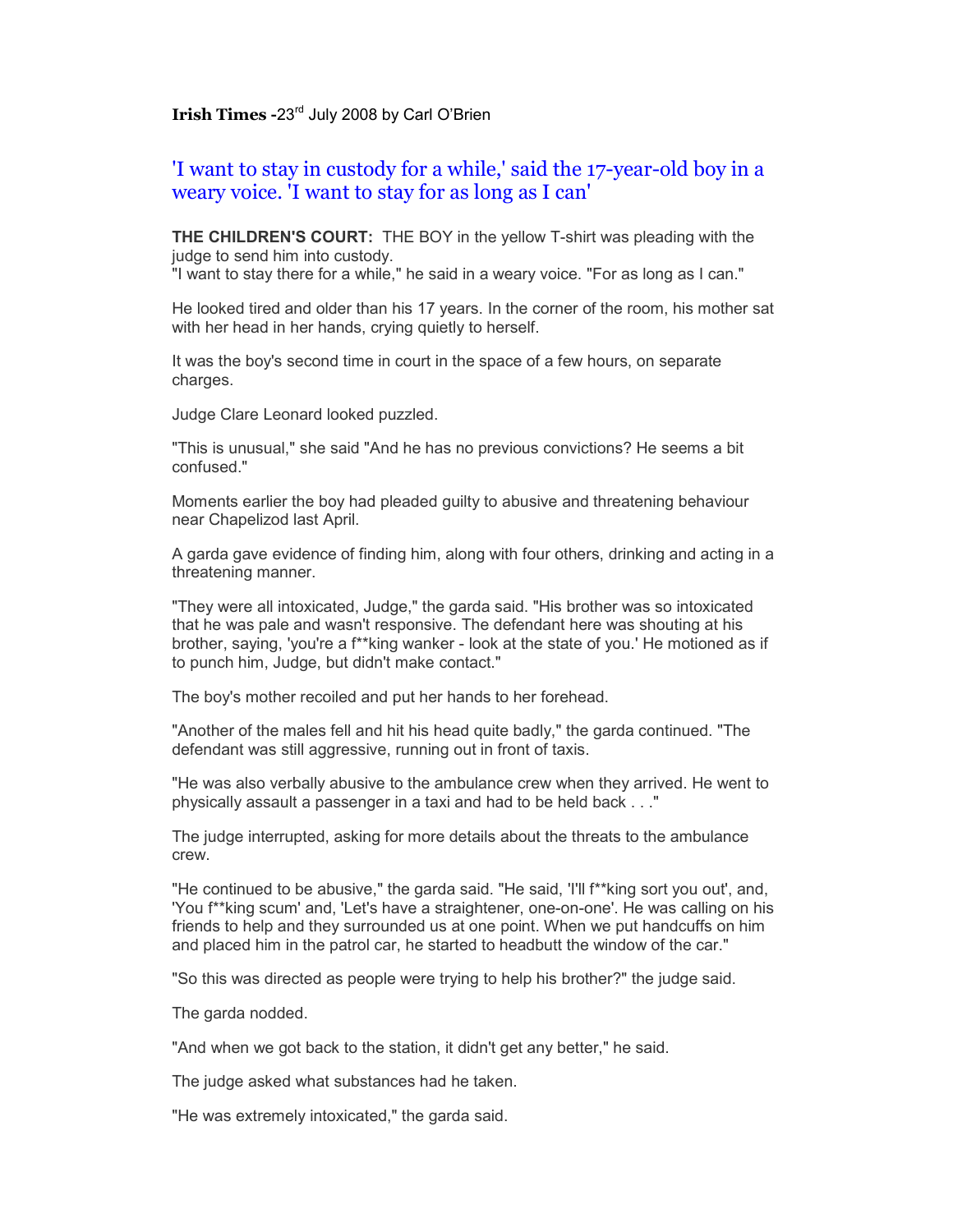"Just intoxicated?" she said, sceptically.

The boy's solicitor, Kelly Breen, intervened.

"He has a major problem with alcohol and prescription drugs, your honour," she said.

"He has asked to go into custody to help deal with these problems as he finds it extremely difficult in the community."

The boy's mother stared at the floor, wringing her hands.

Ms Breen said he had been in St Patrick's Institution on remand on a previous occasion. This followed another incident in which he asked to be remanded in custody.

The judge examined the charge sheets in front of her.

"Okay, then. I'll remand him in custody in St Patrick's and direct that a course preferentially a residential treatment centre - be organised to help him deal with these problems," she said. "We'll give it two weeks."

The boy shook his head quickly and whispered to his solicitor.

"Judge, he is seeking a longer stay," Ms Breen said.

"Can I stay for longer, Judge?" he said.

"I'll give you three weeks in that case."

His mother wiped her eyes and looked over towards him from the other side of the court. She tried to catch his eye but he didn't see her.

There was no visible reaction from the boy. He rose to his feet and, accompanied by two gardaí, walked with slumped shoulders down to the cells of the court.

The boy's case was one of a number yesterday where alcohol appeared as one of the key factors involving children accused of criminal offences.

Another 17-year-old was in court after pleading guilty to threatening gardaí.

The incident occurred after he was found by a bridge near Blanchardstown drinking a can of beer with two others.

The garda said there had been complaints about the boys which he was responding to. When he arrived and asked the boy for his address, he said he gave several false ones.

"I arrested him and directed that the other two leave quietly. He was very intoxicated. He called me a 'rookie' and a 'brave man' for trying to arrest him on my own.

"At the station, he was threatening and said he would file a lawsuit against me," the garda said. "I would classify him as a pup, Judge, pure and simple."

The boy's solicitor, Michelle Finan, said her client was very apologetic.

"He might be, Judge, but I'm still in doubt," the garda said. "He didn't look me in the eye when he apologised."